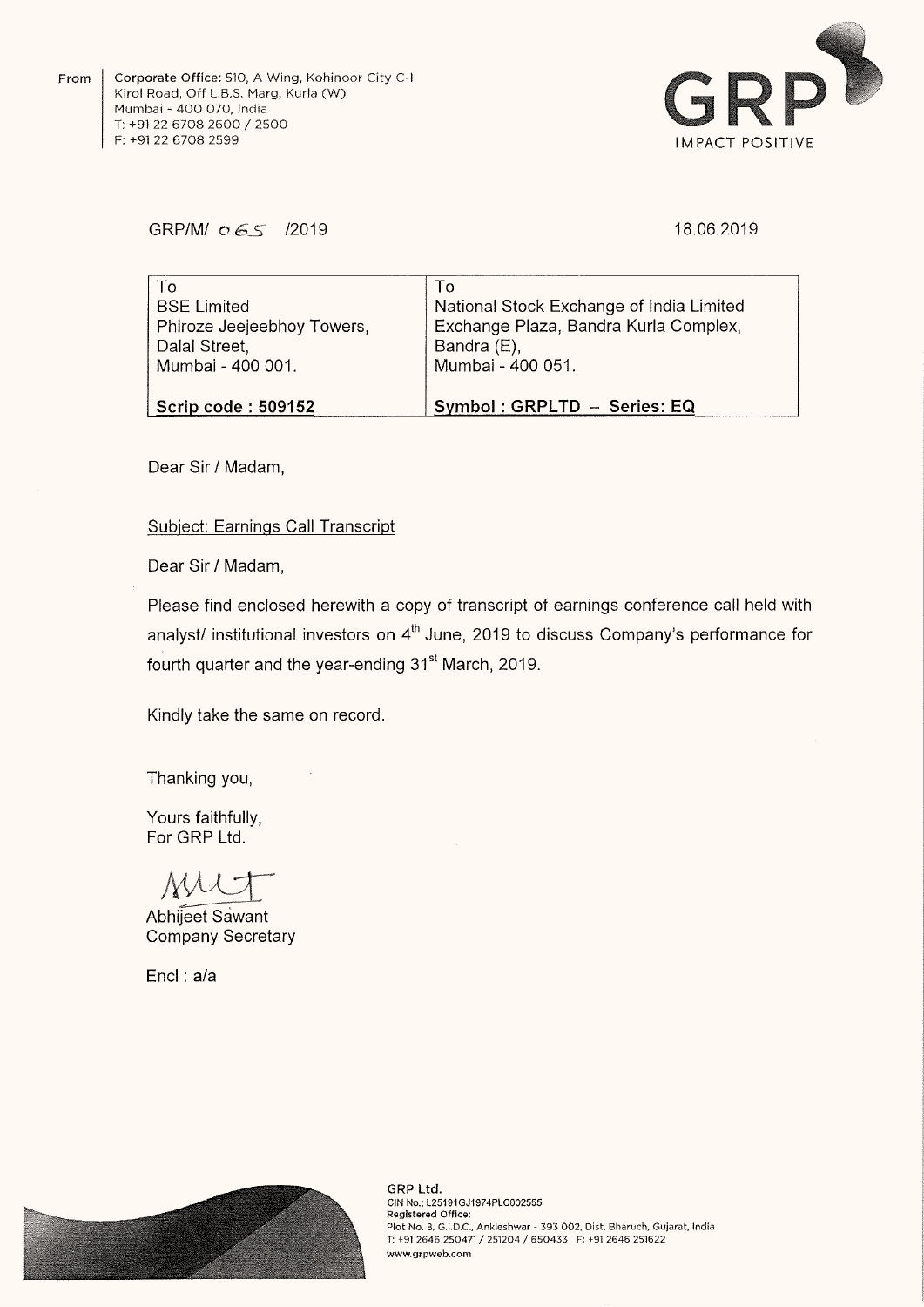

# GRP Limited Q4 & FY2019 Earnings Conference Call

June 04, 2019





**MANAGEMENT: MR. HARSH GANDHI - JOINT MANAGING DIRECTOR – GRP LIMITED MS. SHILPA MEHTA - CHIEF FINANCIAL OFFICER - GRP LIMITED MR. KUNAL SHAH - STRATEGIC INITIATIVES – GRP LIMITED**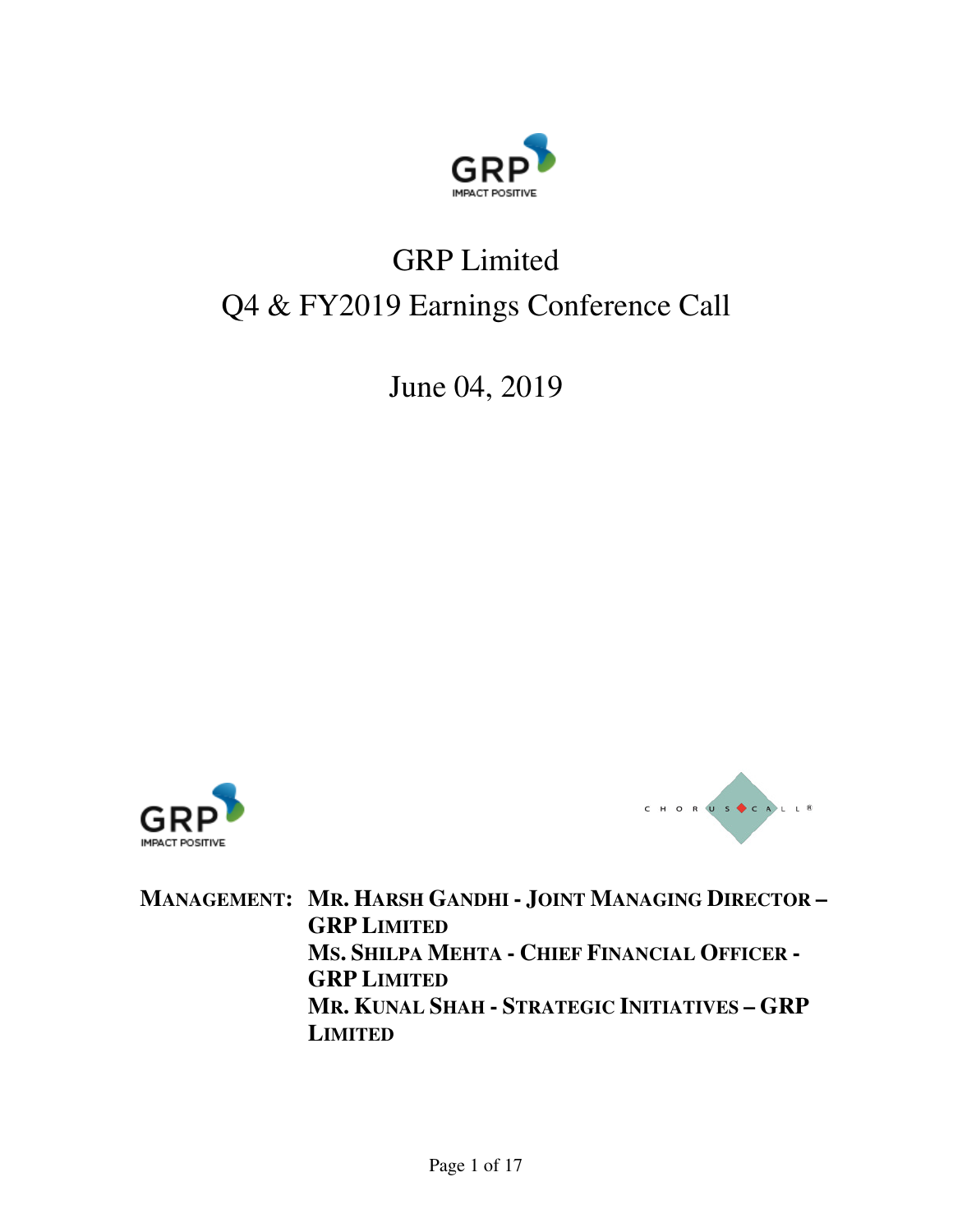

**Moderator**: Ladies and gentlemen, good day, and welcome to the GRP Limited Q4 & FY2019 Earnings Conference Call. This conference call may contain forward-looking statements about the company, which are based on the beliefs, opinions and expectations of the company as of the date of this call. These statements are not guarantees of future performance and involve risks and uncertainties that are difficult to predict. As a reminder, all participant lines will be in the listen-only mode and there will be an opportunity for you to ask questions after the presentation concludes. Should you need assistance, during the conference, please signal an operator by pressing "\*" then "0" on your touchtone phone. Please note that this conference is being recorded. I now hand the conference over to Mr. Harsh Gandhi, Joint Managing Director. Thank you, and over to you, Mr. Gandhi!

Harsh Gandhi: Good afternoon. A very warm welcome to all the participants. I appreciate you all having taken the time to attend this maiden call of the company. I have here with me, Ms. Shilpa Mehta, who is the CFO of the organization, along with Kunal Shah who heads strategic initiatives within the company. I also have with us our Investor Relations Advisors, Strategic Growth Advisors, represented by Mr. Samir Shah.

> since this is our first call, I will talk a little bit about the history of the organization and the various business segments that we operate in. A little bit about the financial performance of the company for FY2019 and thereafter we will be happy to take any questions that the participants may have about either the business or the performance of the company.

> GRP was incorporated almost 45 years ago and over the years, we have grown from being a single product company to now manufacturing multiple products, but all of them with a single focus, of providing sustainable materials to the customer segments that we operate in. The focus has been on using a single source of raw material which is end-of-life tyres and trying to extract as much value as we can through multiple business units that have been setup, most of them very recently, as a result today the company operates five business verticals, Reclaimed rubber being the predominant one which is how the company was started and over the last few years, we have entered into the field of industrial polymers which is predominantly using the nylon from the end-of-life tyres to produce upcycled nylon and nylon compounds. Custom Die Forms a business where we are using the end-oflife tyres to make components for use in industrial and transportation segments. Tyre Retreading, which is a joint venture with an Italian company, and I will talk about it later. And a business on Polymer Composites, again where we are using some raw materials from the reclaimed rubber business along with certain other plastics to make composite boards. We are operating across eight manufacturing units in India and across all the five businesses; the total installed capacity of the company is 72000 tonnes. We believe very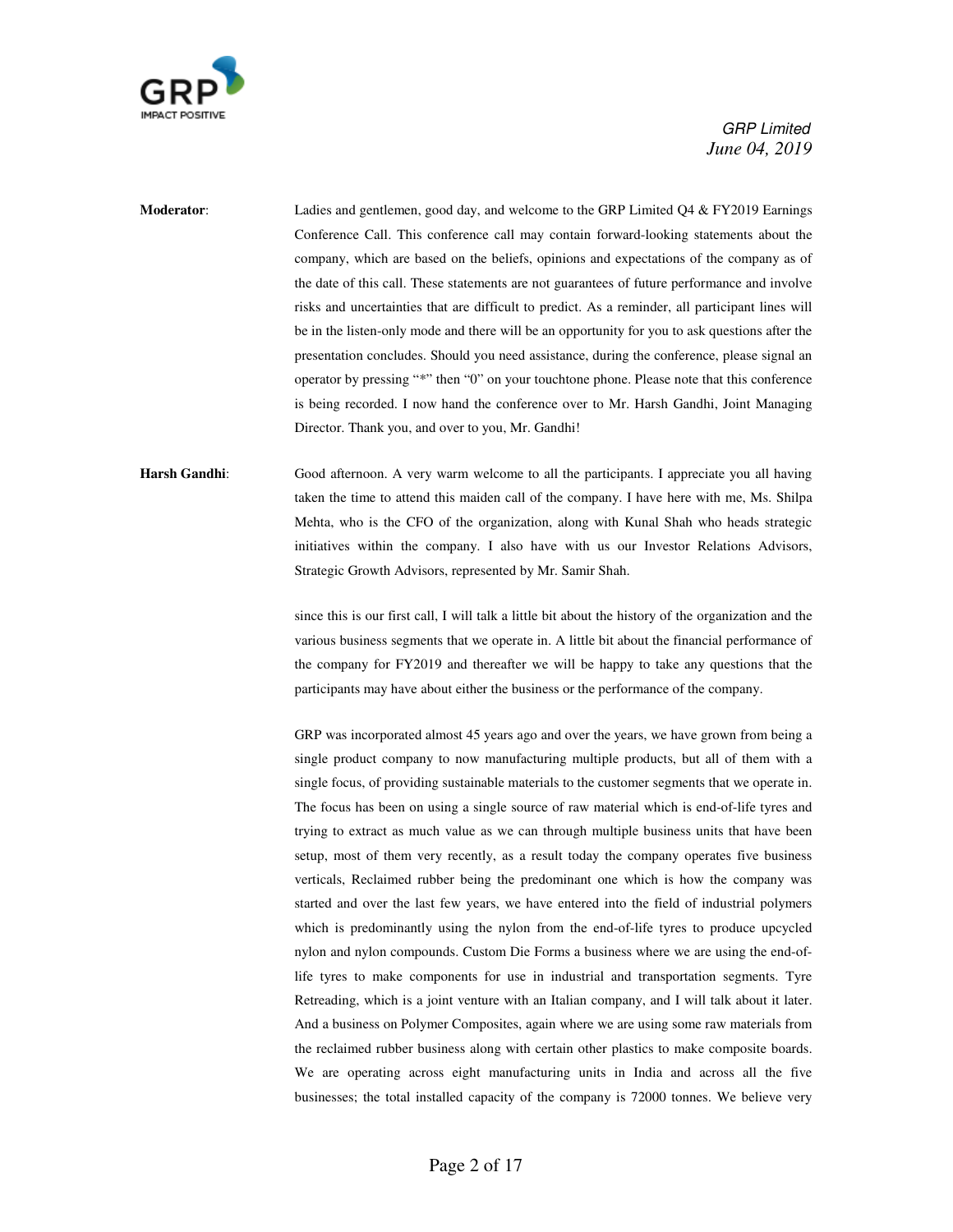

strongly in providing and servicing the needs of the global polymer industry and all our businesses are designed around the three R's, recycling, reducing and reusing mostly endof-life tyres.

 Let me take you through each of the business verticals for a better understanding. The core business of Reclaimed Rubber is where we recycle end-of-life tyres, automotive tubes and certain automotive products to make rubbers, which can be used by tyre manufacturers, conveyor belt manufacturers and other auto component manufacturers to blend along with the virgin rubber. So we help these producers fulfill their obligations of a circular economy and help them incorporate this as an important ingredient or a raw material in their process.

 The product lends economic advantage but more importantly it lends a process advantage because when incorporated with virgin polymers it exhibits certain properties akin to additives in the compounding industry. So the applications that we serve is mainly tyres and apart from tyres the large segments that we supply to are the conveyor belt manufacturing, automotive products, roofing, adhesives, and a variety of other rubber based components.

 For the manufacturers, reclaimed rubber consumption is obviously helping them fulfill their environmental obligations, but as I mentioned before, it is also offering them economic advantages and without compromising on the quality of the end products they are able to use anywhere between 2% and 25% of this material in their formulations.

 We have seen that over the years, as sustainability as a concept continues to grow in the minds of not just the producers but also consumers and governments, there is an increasing affinity towards using the products and I must say there are several initiatives taken by customers to try and see how they can incorporate more of these materials in their end products.

 At GRP we are supplying to seven out of the top 10 global tyre companies in the world and that is more of a reflection of a) our commitment to quality, b) our ability to move at the pace of R&D demands that the tyre industry has for performance and c) it also therefore means the geographic reach which spans more than 50 countries around the world.

 We enjoy about 20%-odd share in the domestic rubber industry but our focus has been historically the international markets and I must say that at this stage, exports of GRP represent 50% of the industry exports out of India. For us exports is about 65% by volume and roughly 70% by value as far as FY2019 is concerned and reclaimed rubber as a business contributes to about 93% of the revenue for GRP for FY2019.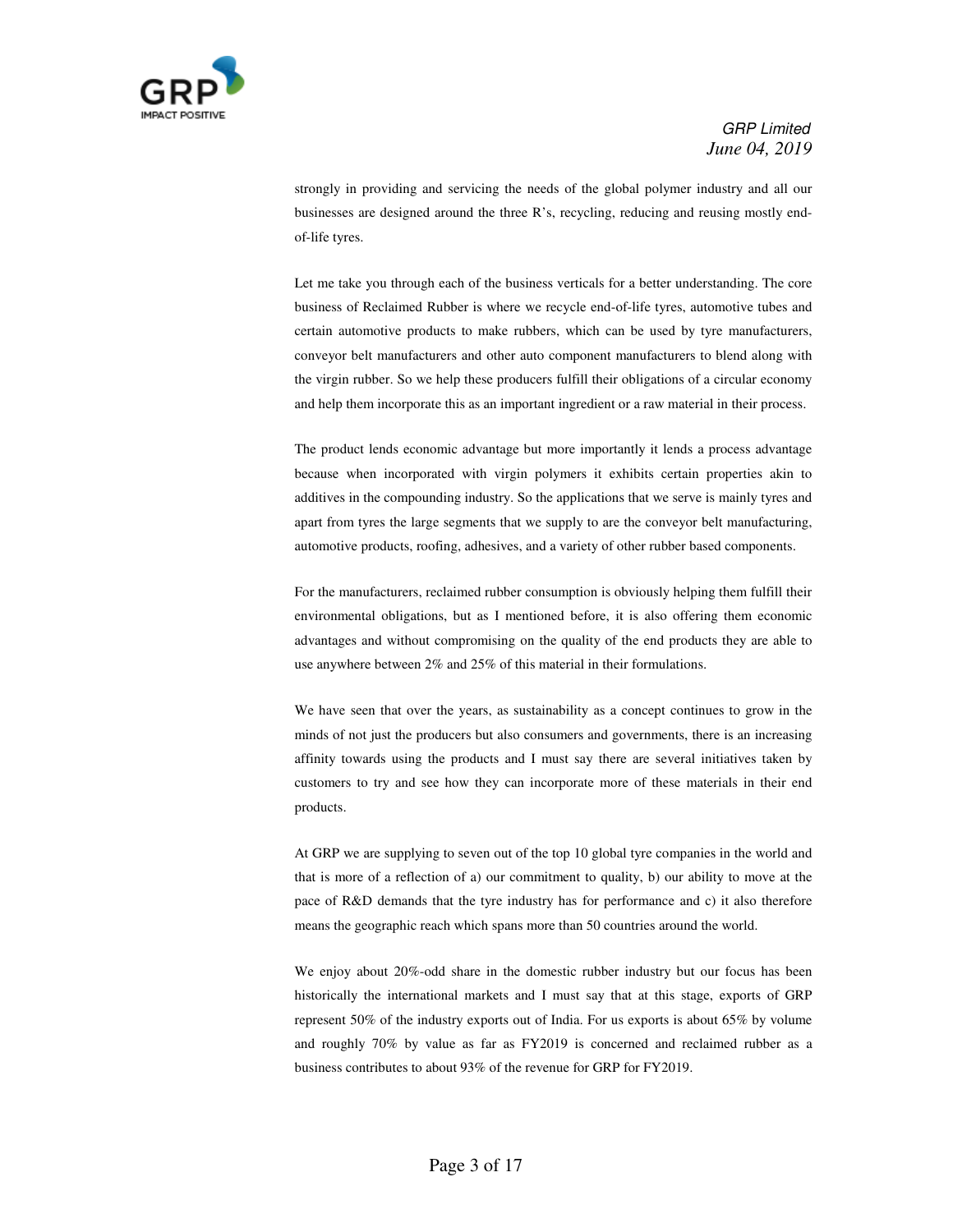

 Our capacity for reclaimed rubber business is about 66000 tonnes and the rest of the capacity that I talked about earlier is spread between some of the other businesses.

 I will move over to what our other businesses are, but I would be happy to take questions on reclaimed rubber at a later time. Of our other businesses, which are again built on the premise of reduce, reuse and recycle the business of industrial polymer spans recovering nylon from the end-of-life tyres and this we are upcycling and blending along with glass and other additives to make glass filled and additive filled nylon compounds. This product, which is a purified form of the nylon fiber, is extracted using a proprietary process, part of which is patented and it is then converted to granules using the extrusion process.

 The nylon that we are selling in the industry is mainly sold to industrial, consumer goods and automotive industry and this business we believe has just kind of begun giving fruits of all the R&D efforts that we have put in the last many years and is poised for a fairly sizable growth on the back of the growth expected in the nylon industry as far as India is concerned. This is a business, which is 100% dependent on Indian markets across the three industry types that I talked about a little while ago.

 The Customs Die Form business is a business where we are trying to use the engineering properties and the sound absorption properties of the end-of-life tyres and used in products that have been designed from end-of-life tyres and are used in the civil and agricultural applications. In areas where there is a lot of movement of heavy equipment as well as applications where sound insulation is required these are products that have substituted molded rubber products. So the objective of providing sustainable solutions based on reusing end-of-life is a focus as far as this business is concerned. This product is sold exclusively in North America and we are producing this in collaboration with a North American Company. The business has been around for more than 20 years within our portfolio and is a very good hedge as far as use of different raw materials or types of tyres are concerned, and it gives us a good control over our supply chain when it comes to sourcing of end-of-life tyres.

 The Polymer Composite business is a fairly new business and has been started only about a year and a half ago. Here we have tied up with an American company on whose behalf we are contract manufacturing composite boards based on recycled rubbers and plastics, and these are boards and different kinds of end products which are used to substitute wood and concrete in a variety of end applications in the transportation sector, in the oil  $\&$  gas industry, in the defense industry in North America and in the housing sector. This is a new business and we have a lot of hopes pinned on the growth as far as this particular business is concerned. Here again, we are using some of the raw materials which is produced in our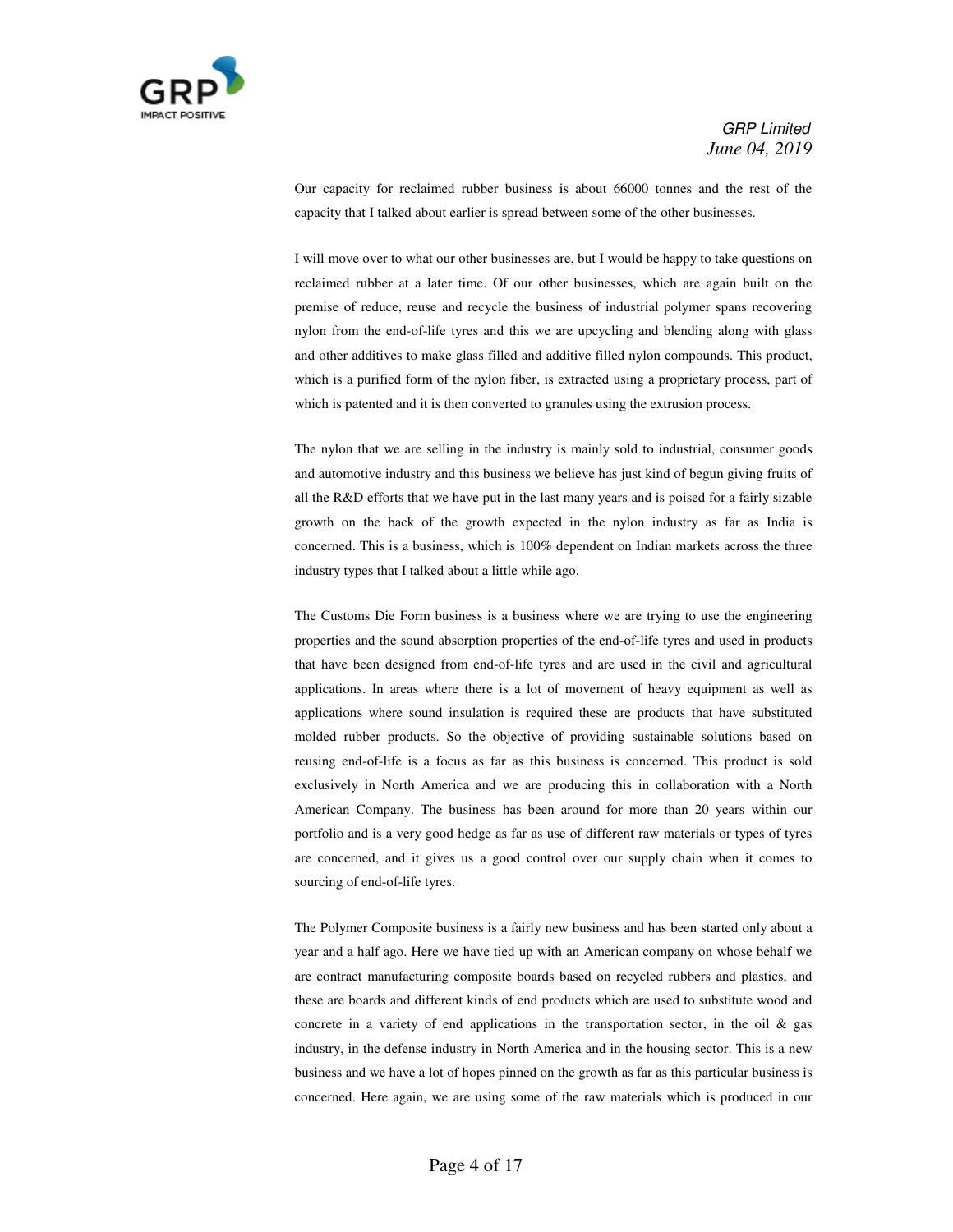

factories that make reclaimed rubbers. So there is integration on the backend while the customer segments are fairly new and different.

We also setup about three years ago a joint venture in the tyre retreading business and this is in a joint venture with an Italian Company called Marangoni. Marangoni is amongst the largest independent tyre retreading companies in the world. Historically tyre retreading has been owned and housed by the tyre industry to kind of be able to use their customer base which is the loyal fleet owners to be captive and ensuring that they continue to use that companies products and not just after the first life but across multiple lives.

 Marangoni has established around the world merit of being an independent tyre retreader and our objective of setting up the joint venture was to set it up as a franchised network across the country and is quite different from the way the traditional retreading industry in India is operating. Retreading industry in the country is going through quite a major transformation because of the change of the types of tyres moving away from bias to radial type and therefore a need to extend the life of the tyre to get maximum value to the transporter and help them reduce their cost per kilometer.

 Our proprietary technology, which we have brought into the country, is RINGTREAD technology which is a step in that direction to help the fleet owners to bring down their cost per kilometer of operating their fleets. We have seen that over the short period of time that we have been in this business we have ramped up to about six franchises and are poised to sort of grow this network of franchises because all of them seem to be appreciative of the technology that we have brought in and the value that the customers are seeing in the industry.

 These centres or franchises will be opened across strategic transportation hubs across the country and the reason for that is also to help GRP's reclaimed rubber business to be able to use the raw material that is generated from these transportation hubs back into its reclaim factories. So the principle is tyres that can be retreaded, are being retreaded by the joint venture and the tyres that cannot be retreaded which is beyond useful life are being recycled into the reclaimed rubber operation, so we are helping provide an end-to-end solution to the transportation sector.

 Moving on to the financial performance for FY2019, revenue of the organization was at 357 Crores against 299 Crores in FY2018, a growth of 19% in value. In Q4 the revenues grew by about 23% to 92 Crores compared to 75 Crores for the corresponding quarter of FY2018.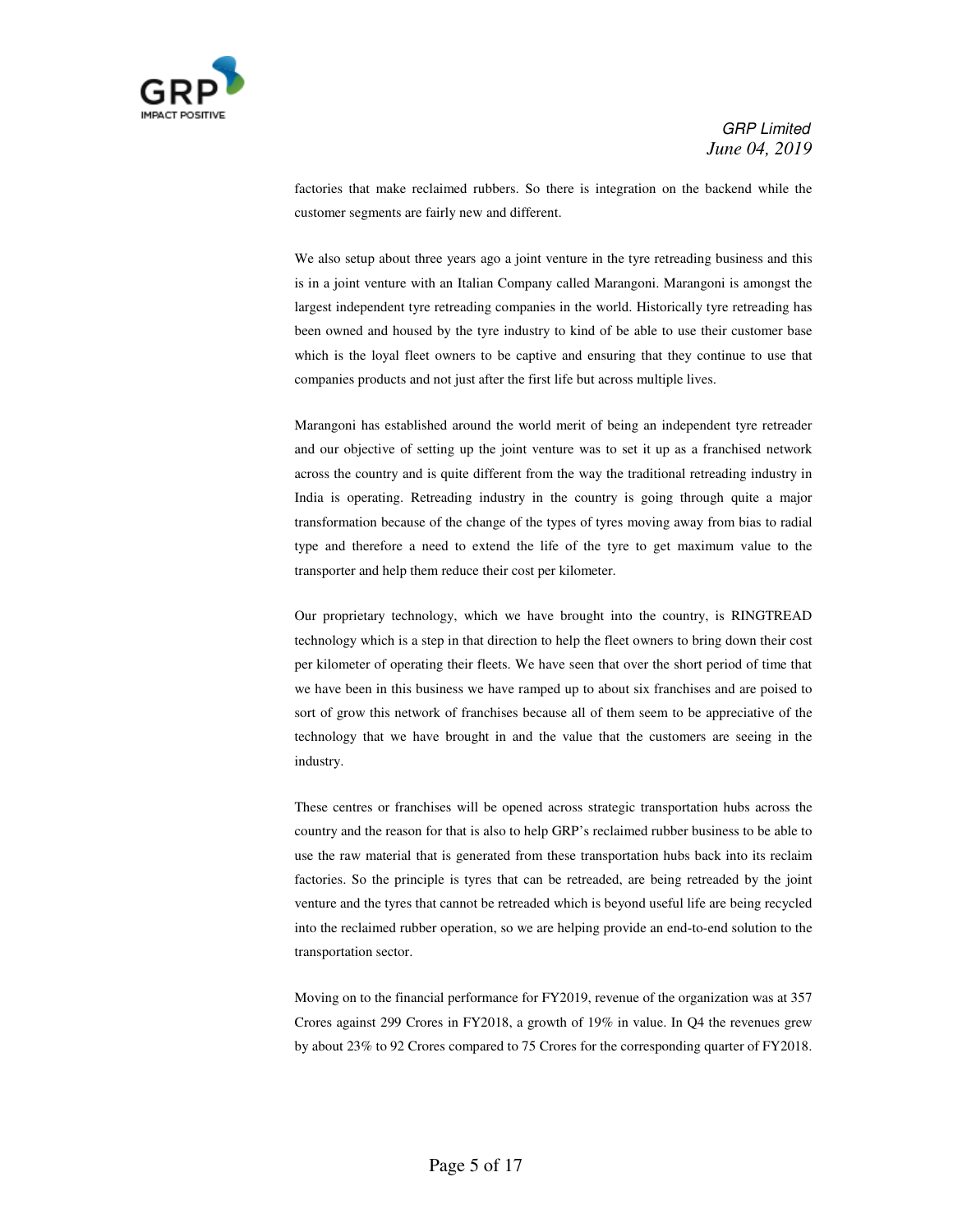

 Revenue from the reclaimed rubber business, which I mentioned is at 93% of the total, stood at about 339 Crores compared to 292 Crores in the previous fiscal, while revenues from the non-reclaimed business stood at about 17.7 Crores compared to 7 Crores in the previous fiscal.

 For Q4 2019, 93% of our revenues are from the reclaimed rubber business and over the quarters the revenue from the non-reclaimed businesses has been growing and our focus as I mentioned before with the business comments is to try and see how we can grow the nonreclaimed businesses to a significant portion of the company's financial.

 EBITDA for FY2019 was at 25 Crores versus 19 Crores in FY2018 registering a 31% growth and in Q4 2019 it is 3.7 Crores compared to 5.7 Crores in Q4 FY2018 with EBITDA margins at 4.1%.

 The dip in margins in Q4 has been on account of increase in input costs because of certain import restrictions that came from certain geographies towards February and March. There has been obviously a major slowdown in the Indian automotive industry and that has had an impact on volumes in Q4 compared to the previous quarters and the oil price spike that we all witnessed in Q4 has led to certain other input cost increases mainly on account of freight.

 Our focus as far as the reclaimed rubber business is concerned continues to be on increasing margins and several efforts are being put in to optimize costs, increase automation, and increase the share of the high margin grades of the reclaimer rubber portfolio namely the synthetic rubber grades.

 As far as the PAT is concerned, PAT for FY2019 was at 6.4 Crores compared to a little lower than 1 Crores in FY2018, 5 times increase in the margins and at a percentage of 1.8% compared to 0.3% in FY2018. We are confident of improving these margins going forward on the back of higher volume growth in the reclaimed rubber business which will bring operating leverage and as the share of the non-reclaimed businesses continue to grow in the time to come, we are fairly positive that the PAT margins will continue to improve hereon forward. While we focused on improving the margins over the previous years, our focus has also been on reducing long-term debt. Our long-term debt stands at the moment at 2.8 Crores and short-term debt, which is working capital, utilisation remains at 59 Crores for FY2019. There continues to remain a fairly significant control over the debtors and inventories, as a result of which the cash position of the company is fairly healthy.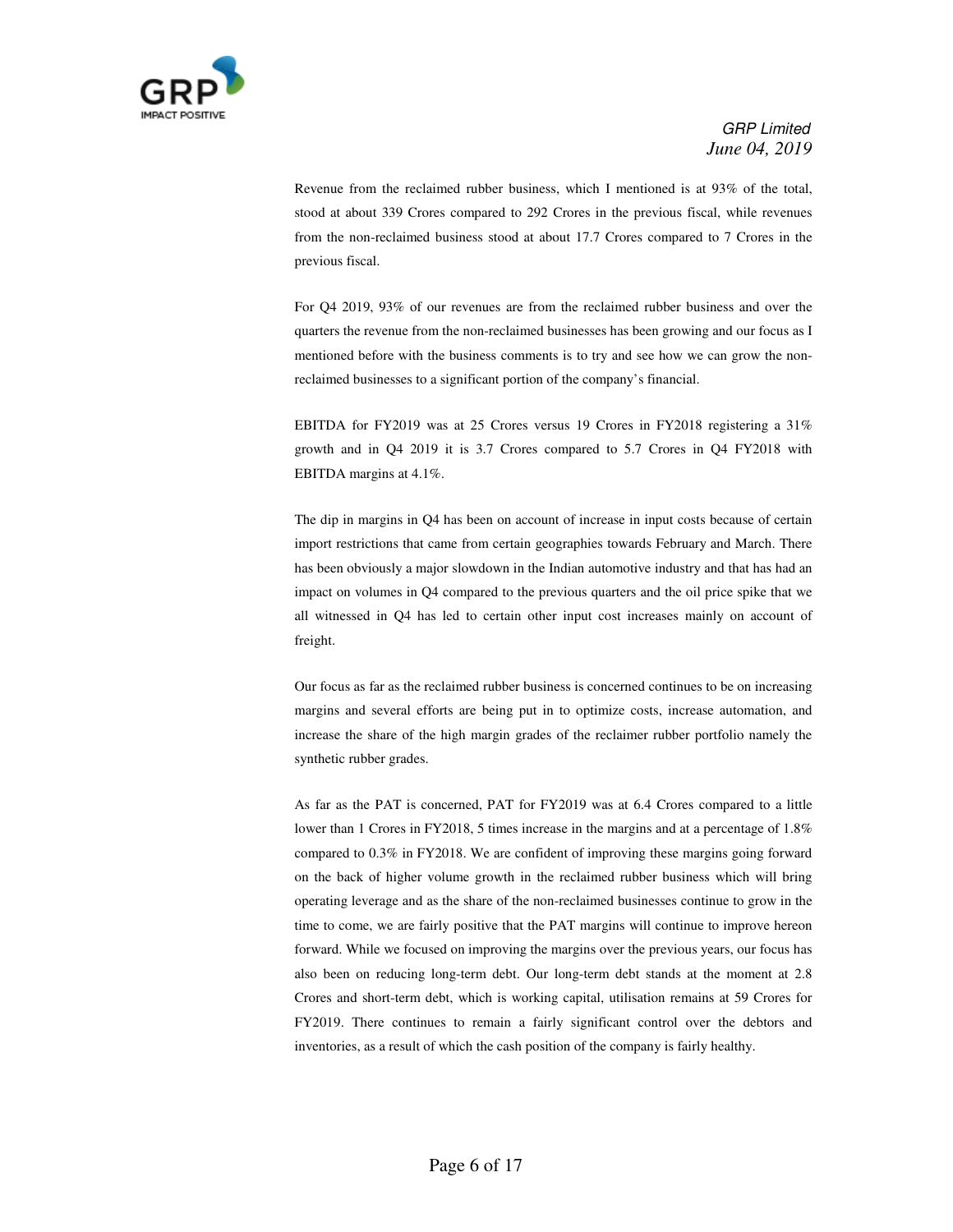

 Having seeded the new businesses in the non-reclaimed space over the last three to four years, we are extremely satisfied with the progress and success of these divisions. These businesses will be the impetus for a longer-term growth of the company and will steadily increase the contribution to revenue in the coming years, which will definitely or more certainly add to the overall profitability of GRP.

 The recent slowdown in the tyre industry has impacted the demand in the segment in India; however, we have been able to makeup a part of that by growth in the export territories, but these are temporary cycles in the business. We continue to be optimistic about the longterm fundamentals of the company as well as the reclaimed rubber industry and remain favorable for this sector in the times to come.

This is all as far as my update is concerned. With this I shall now leave the floor open for question and answers. I am happy to take questions on either the business and/or the financials. Thank you.

**Moderator**: Thank you very much. We will now begin with the question and answer session. The first question is from the line of Jinal Seth from Multi-Act Asset Management Private Limited. Please go ahead.

**Jinal Seth**: Just wanted to touch upon the fact that if you look at your sales over the last five six years, just wanted to understand that what happened in this period where we have not really been able to scale up in that sense. Could you throw some light on that?

**Harsh Gandhi:** Thank you Jinal for the question. As far as the sales are concerned, yes we have seen a little bit of a muted growth in the industry. I think most of it has to do with the mood and tempo in the consuming sector, which is mainly the automotive sector. As you are aware, reclaimed rubber is used as a substitute to virgin rubbers, so while the desire to use more reclaimed rubber continues to be high in terms of priority for the end customers, prices do play a role as far as the usage itself is concerned. So part of the sales being flat is a combination of unit prices or realizations dropping and the other itself the muted demand across various sector, so the Indian automotive industry specifically the tyre sector in India continues to be sort of not seeing significant growth and therefore that has kind of reflected in our performance as well. The prices have also led to unit realizations of reclaimed rubber being marginally low, and is one of the other reasons why sales dropped between 2015 and 2016 and only after 2018 when there was a marginal spike in the oil prices the revenue kind of increased. Now the virgin rubber prices as I mentioned have a major role to play in this and those prices have actually decreased or dropped much more significantly than the price drop in the reclaimed rubber industry. So while we have noticed in the region of 3% to 4%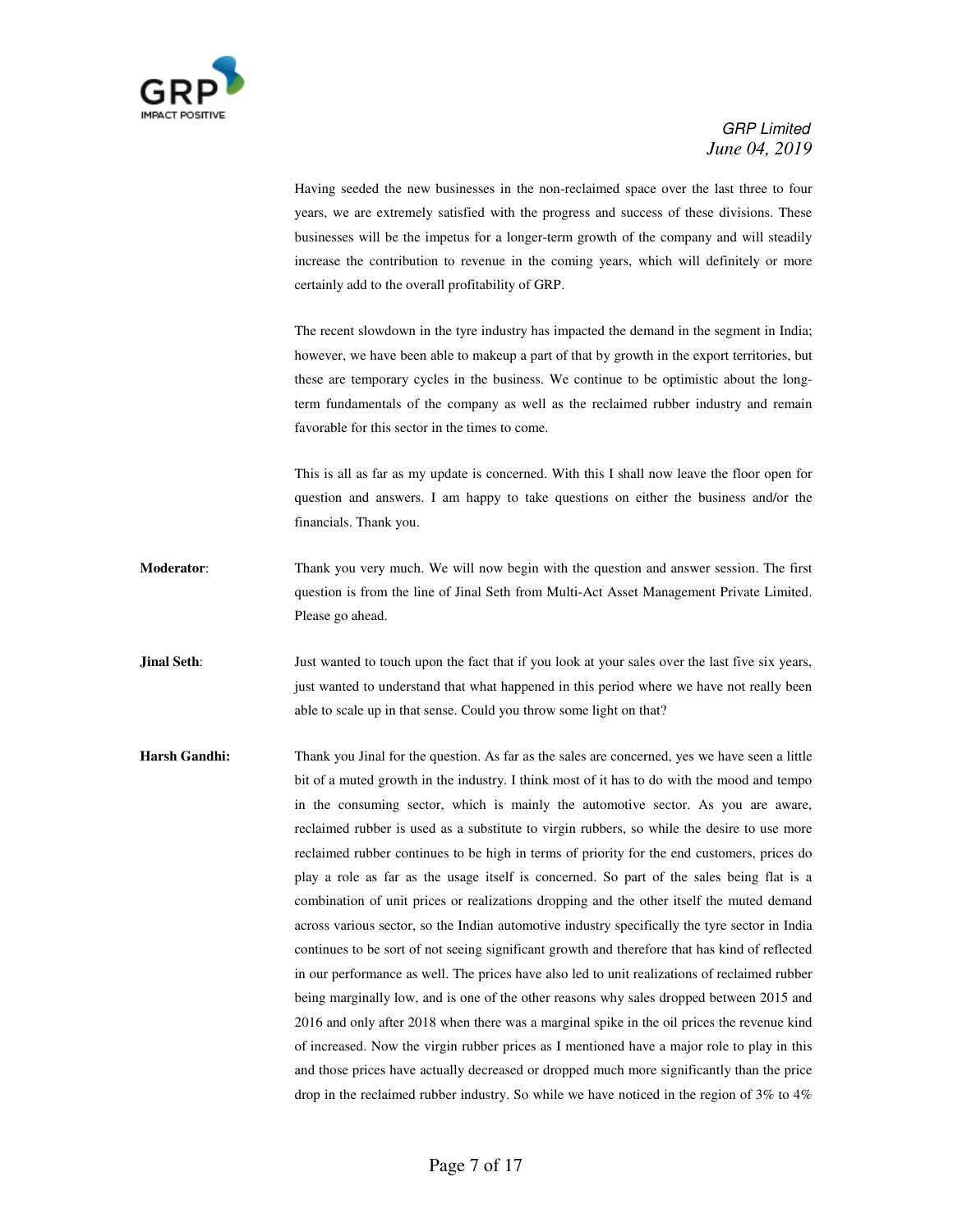

price reduction, the prices of virgin rubbers have dropped by a magnitude of as high as 30% to 35% over a five-year period.

**Jinal Seth**: So, are you saying that if the virgin prices come down then it has an impact of the reclaimed rubber industry?

**Harsh Gandhi:** Yes, there is a certain impact. To a certain extent there is a correlation between the two, and yes if the virgin rubber prices fall, there is a pressure on reclaimed rubber prices to also move a little lower in tandem.

**Jinal Seth**: I recall you mentioning that the rubber cycle usually are long, so where are we in that regards?

**Harsh Gandhi:** So, the rubber cycle as far as natural rubber is concerned, it follows a certain pattern because plantation to tapping is a seven-year cycle and trees mature and continue to produce rubber between seven to 21 years of their life. As far as synthetic rubbers are concerned, which are not linked to plantation cycle they are linked more closely to the oil prices.

**Jinal Seth**: Lastly, just wanted to understand the trends of margins where historically we have seen some strong double-digit margins which in the case in the last four, five, six years, has been on the single digit side, I understand you guys have been investing, so where can see this trajectory in the future?

**Harsh Gandhi:** As I mentioned in the presentation as well, our focus continues to remain on improving margins, if you look at the cost structure that we have, raw materials is one of the largest costs within our P&L followed by manpower and energy. As far as raw materials are concerned there is a certain degree of dependency of the raw material prices on our finished goods and sort of move a little bit in tandem. As far as manpower costs are concerned, it is a play of economy of scale and we are continuing to invest in automation and adopting technologies and processes which require less dependence on manpower, so we will see certain improvement and increase in margins on account of those spends going down. As far as energy costs are concerned, we have had over the last three, four years a little bit of a turbulent time in the industry and being unable to use alternate sources of power through third party purchases, but we have now supplemented a lot of that by investing in our own solar and wind power plants and at the moment, close to 50% of the company's energy needs are now being sourced through clean energy sources and we will continue to invest in those to ensure that our energy costs also drop over a period of time.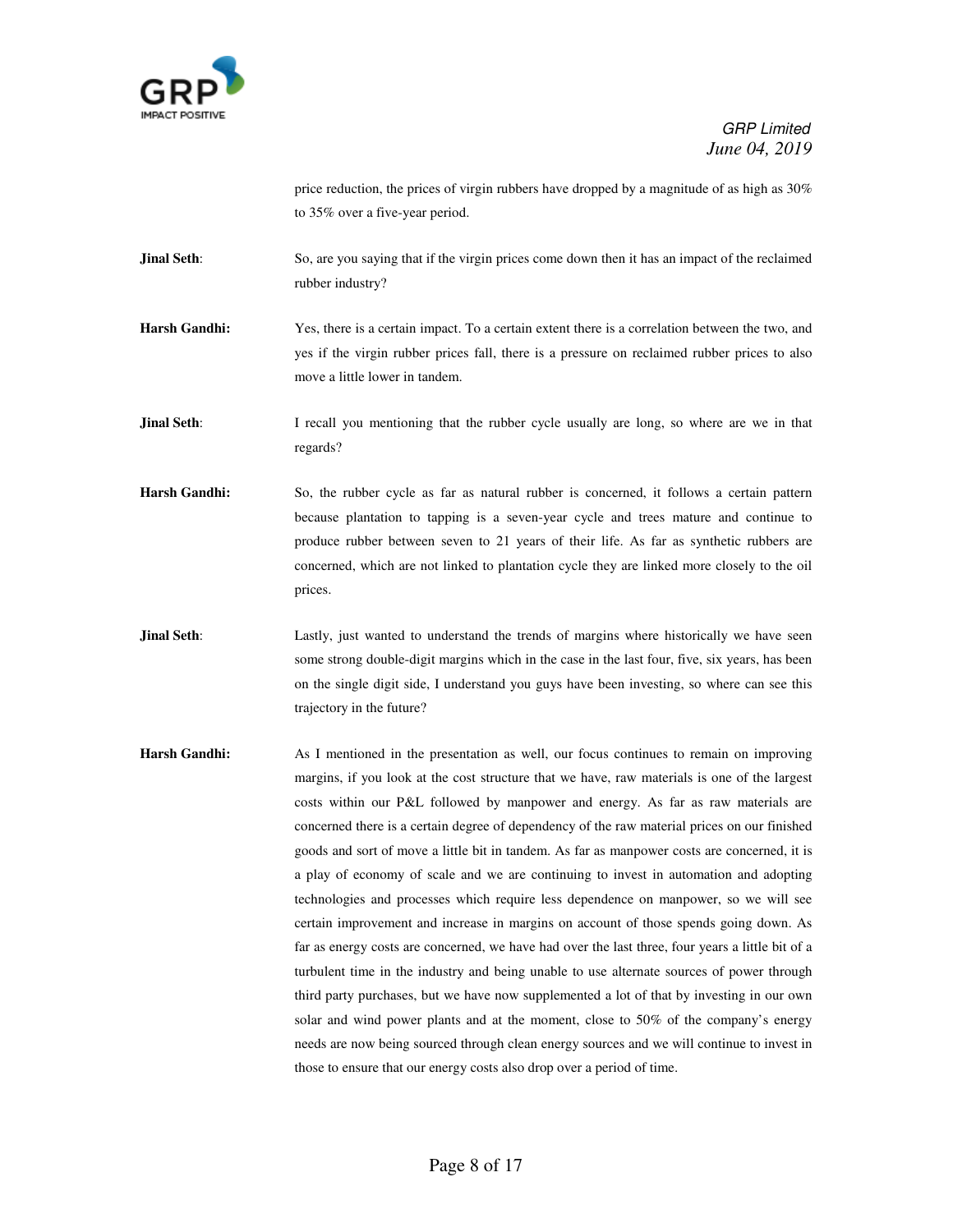

**Jinal Seth:** Thanks a lot, Harsh. **Moderator**: Thank you. The next question is from the line of Arpit Ranka from Kovil Investments. Please go ahead. **Arpit Ranka**: Good afternoon. Thanks for good insights of the business. Couple of questions from my end. One is, can you help us understand the size of the reclaimed rubber industry globally because I recollect you mentioned that sort of 50% of the exports from India sort of comes from us, but globally what is the right way to think about it? It seems like it is a niche industry, so can you just help us understand that a bit better? **Harsh Gandhi:** I would like to clarify firstly that reclaimed rubber industry is not serviced 50% from India. I am sorry, if it came out wrongly. I said GRP's exports 50% of the total reclaimed rubber exports out of India. The total reclaimed rubber industry is estimated to be in the region of about 3 million tonnes to 3.2 million tonnes at the moment, and is expected to, based on certain market research, grow at the rate of about 10% year-on-year until 2025. There are indications that the industry, I mean of course the growth of the industry in different parts of the world are very different, so for example, in India the percentage of reclaimed rubber used as a percentage of the total rubber is in the region of 10%, I would assume that a lot of the emerging economies also would have a similar percentage of use of reclaimed rubber, and the more developed economies which are dependent lot more on synthetic rubbers there the percentage of reclaimed rubber use would be marginally lower than this figure. So assuming a certain growth rate in the industry from 3.2 million tonnes and our capacities being at only 66000 tonnes; does that give you a fair idea of what the global size of the industry, the growth rate and therefore the opportunity is? **Arpit Ranka**: It does. We are not even 5% of the global industry in that sense, and is it fair to ascertain that we may have a certain edge given the number of vehicles on the road in India and the raw materials being end-of-life tyres and I presume that in reclaimed rubber availability of end-of-life tyres is a key ingredient so where do we see things panning out over a 10-year period in terms of our standing today in the global industry in terms of volumes and in terms of how the industry will shape? Harsh Gandhi: I am sorry, the question was not very clear. Could you sort of repeat it if you do not mind?

**Arpit Ranka**: See, end-of-life tyres being the raw material and India being one of the largest countries where we see automobiles on the road we may have a certain edge in terms of availability of raw materials, so is it fair to say that 10 years ahead our market share may end up going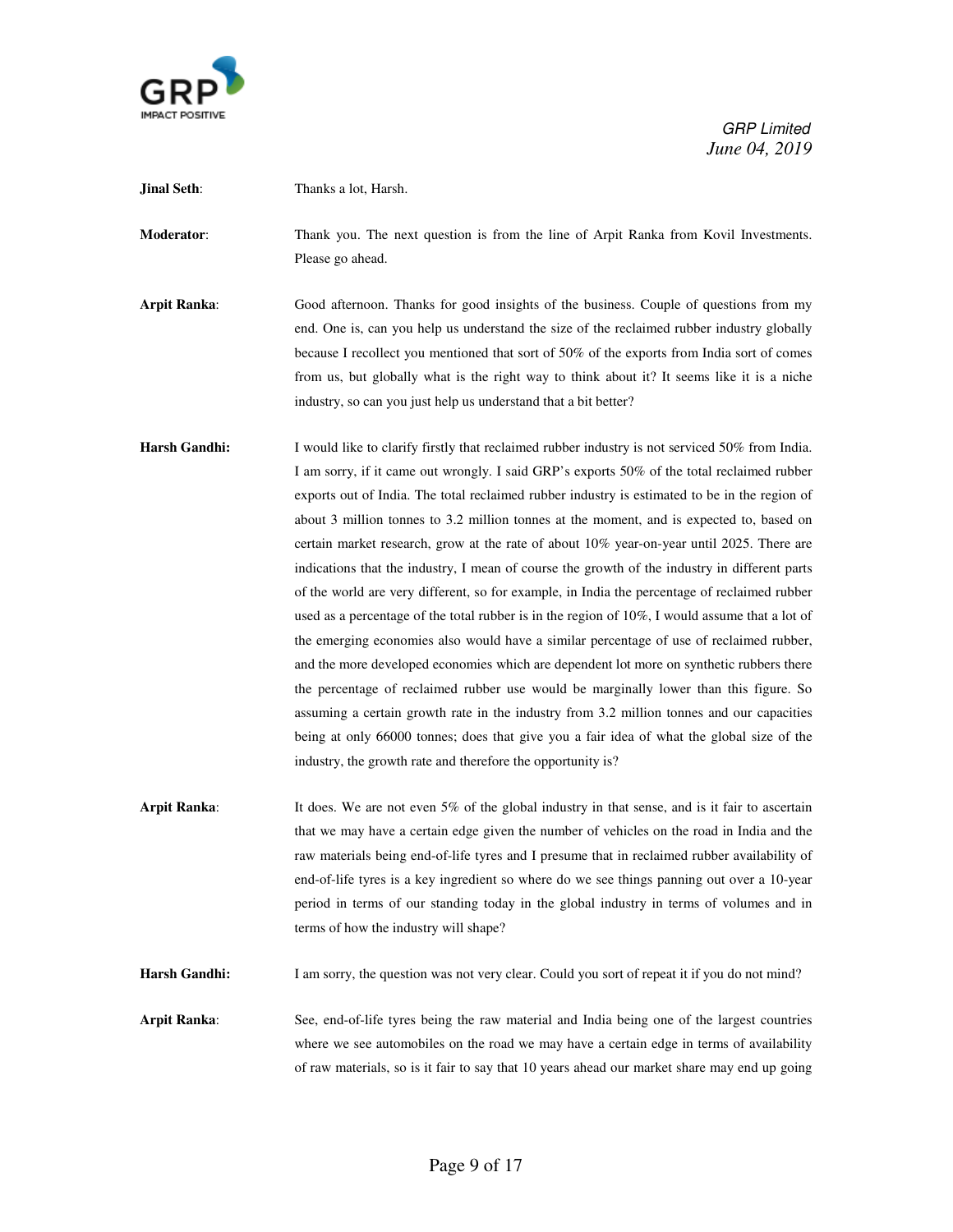

up or do you think there are certain constraints to that happening either by way of technology or stuff like that?

**Harsh Gandhi:** Two clarifications; one is while India is a fairly large market by itself, it continues to be probably just at the bottom of the top 10 when it comes to the tyre industry in the world. We produce a lot, but our consumption is not as high because our PARC as you are aware is much lower than a lot of other countries. Having said that yes, there is a lot of raw material available in the country. The estimate of amount of tyres that get discarded each year is in the region of 1.3 to 1.5 million tonnes just in India alone of which the reclaiming industry is not more than 25% of the same. So, when it comes to availability of raw material yes there is fair bit of raw material in the country; however, the types of tyres that are produced in India obviously range from different segments of the tyre and the type of tyres that we use as raw material for our processes are mainly commercial vehicle tyres, so that constitutes only about 60% to 65% of the total tyres available in the country. Now the other side of the question is whether India will have a dominant share in the world sale of reclaimed rubber? The answer will be a lot dependent also on how the market is adopting the usage of reclaimed rubber. So raw material alone may not dictate the consumption growth or the industry growth, I think, a lot will be driven by the industry that is consuming it. And there as I gave you my estimates based on third party research is that it is likely to be around 9% to 10% growth rate in the reclaimed rubber industry.

**Arpit Ranka**: Thanks for that. So what is the current utilisation you said we have a capacity of 66000 tonnes for reclaimed rubber, right?

**Harsh Gandhi:** Yes, at the moment our utilisation in the reclaimed rubber business is about 85%.

**Arpit Ranka**: So, one followup to the earlier question is as radialization share goes up, so does it effect your business negatively in terms of availability of raw material, can you help us understand that?

**Harsh Gandhi:** The radialization in the country is double-edged sword. As far as GRP is concerned, we have the technology and the ability to process both the nylon or the bias type of tyres as well as radial type of tyres, so as far as GRP goes, we are invested in the technology to be able to handle a growth in the radialization in the country. However, it could have a potential negative impact as far as the nylon business is concerned, the industrial polymer business that I talked about, because the availability of nylon is to a large extent dependent on the type of tyres that we process in the reclaimed rubber operation and therefore our need to process bias tyres is high more also to support and serve the industrial polymer business. Having said that, today of the total bias tyres available in the country, only 50% to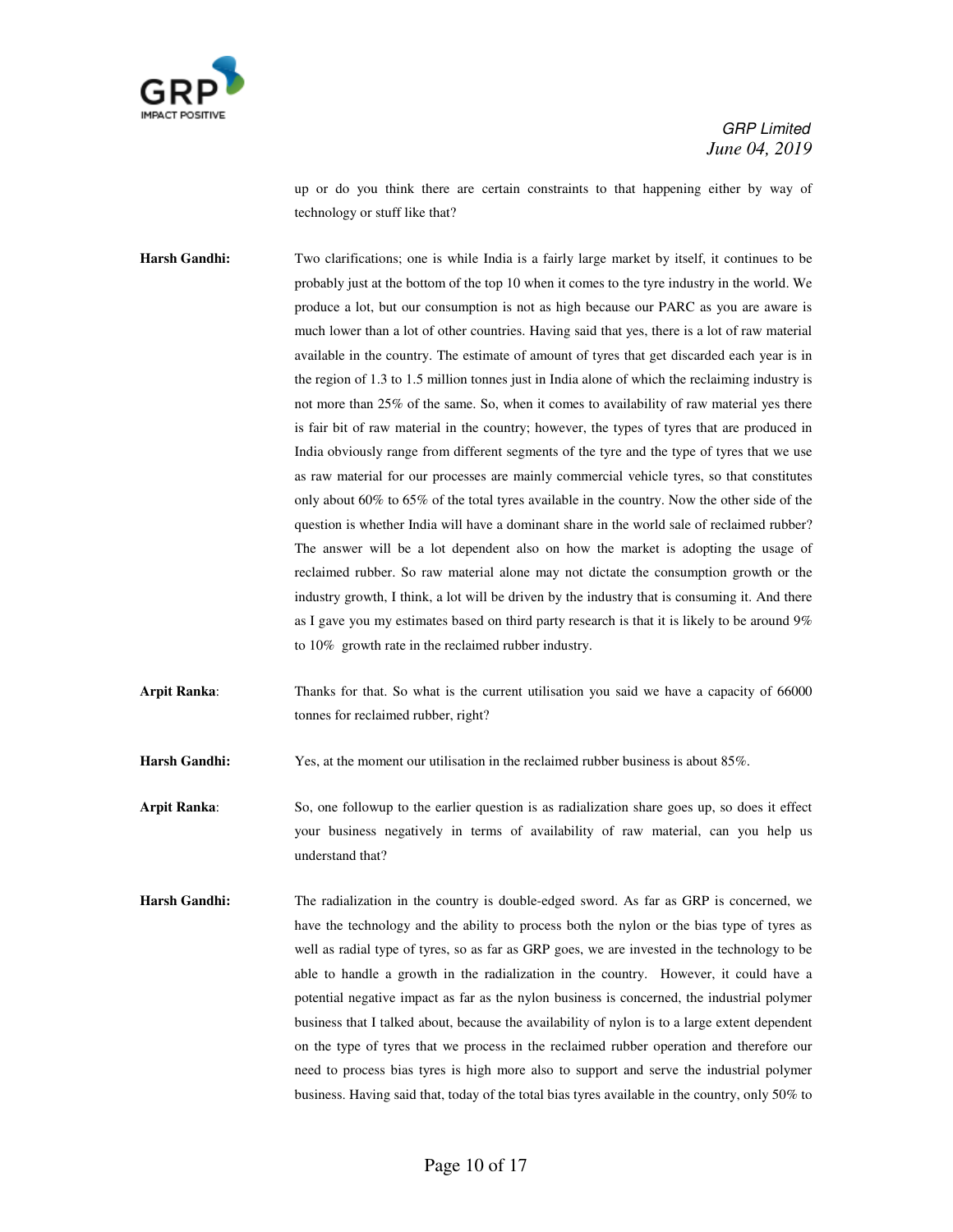

55% of those tyres are currently being reclaimed, so having said that if the industrial polymers requires additional volume of nylon there is adequate raw material availability in the country for us to be able to source and feed our industrial polymer business.

**Arpit Ranka**: That is very helpful. So one final question if I may, so amazing thing that we notice is that from say almost 1997 or it may be even before, we have not raised even more capital. Our equity capital remains the same, so whatever growth we have seen from say sales being 10 Crores to almost 400 Crores out of internal earnings being flowed back into the business, so how do you see that shift? Not that we like companies coming under the market or anything, but the businesses are shaping and also we are getting into newer businesses, so we need to raise capital over the next five, seven year period or do we foresee a situation like that arrive?

- **Harsh Gandhi:** As I mentioned in my comments before we have continued to remain bullish on some of these newer businesses that we sort of invested in and incubated and now all of them seem to have gotten to a stage where a) they are self-sufficient and self-reliant financially and b) exhibit a fairly significant growth opportunity. At the moment, I believe our financials are fairly comfortable to be able to go on with the existing level of equity base that we have to continue to invest in these new businesses. As and when a need arises where the growth capital required is beyond what our existing equity can serve, we may certainly look at alternate options; however, debt would be our first preferred option followed by equity as and when, if and when required.
- **Arpit Ranka**: Thank you Sir.

**Moderator:** Thank you. The next question is from Aman Vij from Astute Investment Management. Please go ahead.

**Aman Vij:** Good afternoon Sir. A few questions from my side. Could you give me the current price of virgin rubber?

- **Harsh Gandhi:** When you say virgin rubber, I mean, again there is natural rubber and there are a variety of synthetic rubbers that our product replaces, I mean there are at least seven eight types of synthetic rubbers out there and within the natural rubber space also, there are different grades, so I am not sure what the question is.
- **Aman Vij**: Sir, basically just to understand the price multiple difference between the reclaimed rubber which we are making versus the rubber which we are trying to substitute?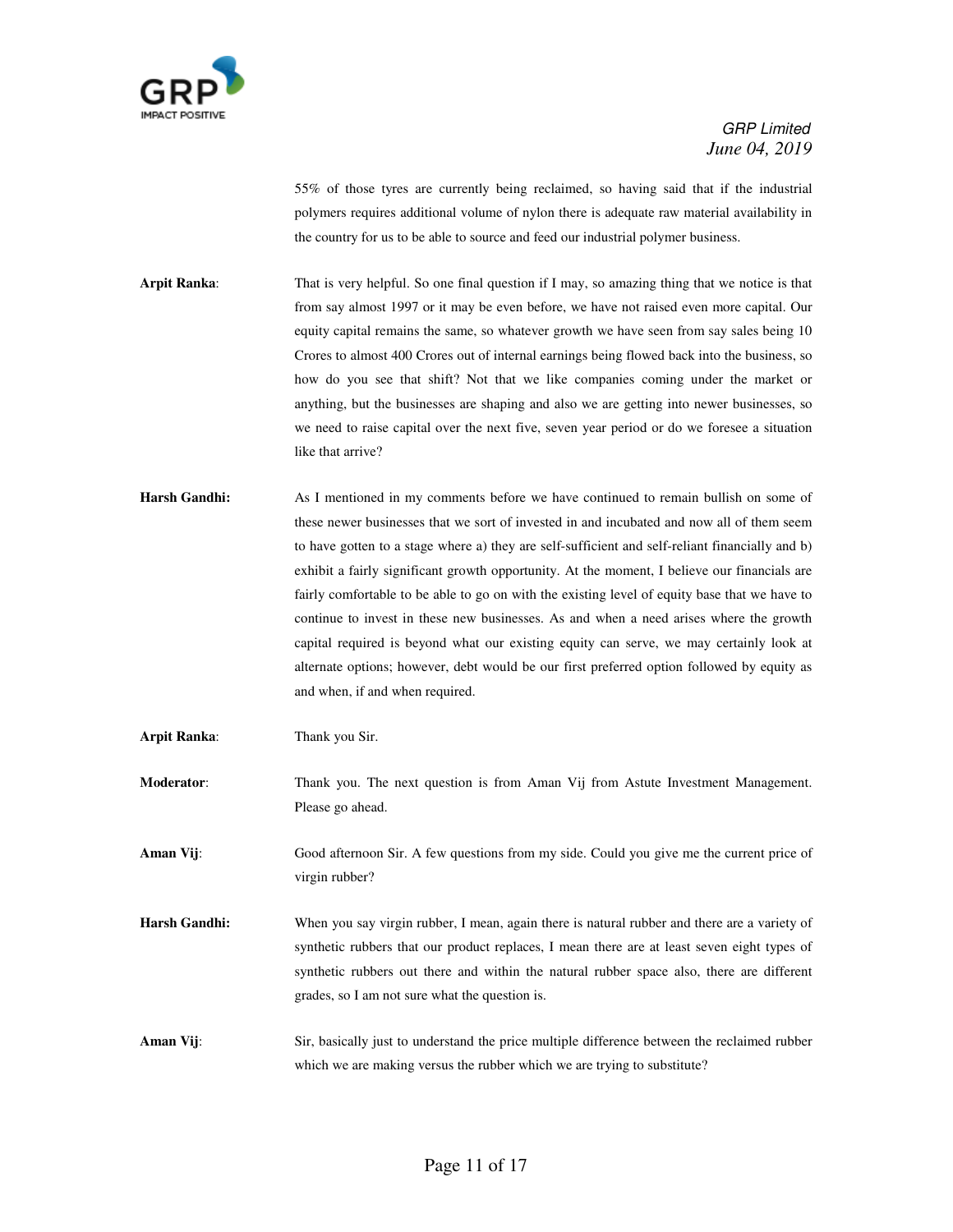

- **Harsh Gandhi:** I can give you ranges at the moment that would be useful. As far as natural rubber is concerned, the range of prices as far as India is concerned; the prices range between Rs.124 and Rs.130 a kilo. As far as synthetic rubbers are concerned the two commodity grades of rubbers, which are closest in representation to natural rubber are SBR and PBR rubber and these are all in the price range of between Rs.105 and Rs.110 for SBR and PBR which is the polybutadiene rubber between Rs.120 and Rs.135. Against these grades of virgin rubbers where our product that competes against these grades our prices are between Rs.30 and Rs.40 a kilogram. There are certain other synthetic rubbers that we sell and there the virgin rubbers which is butyl rubber for example, which is one of our SKUs the butyl rubber prices, virgin butyl would be in the region of Rs.130 to Rs.145, against that our prices for the equivalent product category would be between Rs.60 and Rs.75. EPDM is another synthetic rubber that we produce. Prices of EPDM range between Rs.140 and Rs.155 and against that our product is again between Rs.60 and Rs.70 a kilo.
- **Aman Vij:** That helps. The second question is on the reclaimed rubber business, which contributes to 340 Crores in FY2019, so could you give a rough split of what was the sales to say tyre versus non-tyres as well as what is the percentage of that synthetic rubber grades, which are normally high margin in this overall revenue?
- **Harsh Gandhi:** As far as the reclaimed rubber business is concerned about 65% broadly I do not have the exact numbers here, but I mean, very broadly about 65% of that comes from the tyre sector. I would say another 7% to 8% comes from non-tyre automotive sector and the remainder comes from the non-automotive sector altogether. When you ask for the split between the natural rubbers and the synthetic rubbers generally it is by volume about 55% towards the natural rubber grades approximately and 45% towards the synthetic rubber grades. Does that answer your question?
- **Aman Vij**: Just one small clarification on this, so this 45% which is synthetic are higher margin business for us compared to the natural rubber, would it be the right assumption?
- **Harsh Gandhi:** I mean by and large yes; however, there are certain applications and certain SKUs within this which may not be necessarily as high margins, I mean there is a mix between both these portfolios, there is high margin grades and low margin grades or SKUs; however, you look at it.
- **Aman Vij**: The next question is on the split of that 17.5 Crores turnover from the rest of the divisions we did, so could you give a rough split of how much was in?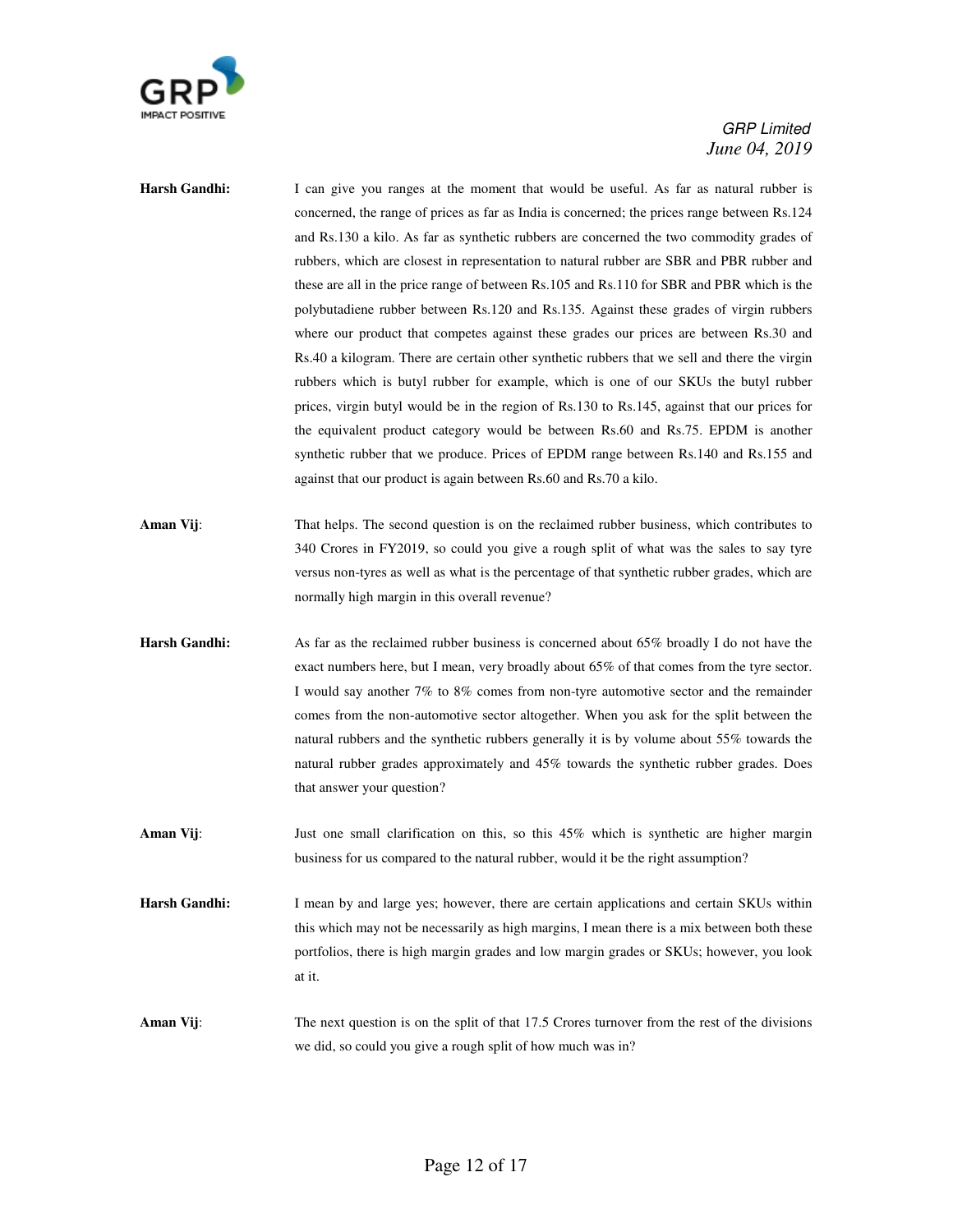

- Harsh Gandhi: **Approximately all are equally within a certain range**, give or take, so because they are too small at the moment and they are all at different stages of its evolution, it would be unfair to sort of say that this would be the typical mix of these businesses, but by and large they are more or less equal at the moment; however, these would keep changing as time goes on because the growth rate, capex cycles, utilizations, etc., would vary over a period of time.
- **Aman Vij:** The final question from my side is could you give a rough, so what do you think the Marangoni JV contribution to our revenue could be for this year and may be three years down the line and what is non-reclaimed rubber segment contribution for the next three years?
- **Harsh Gandhi:** So, the non-reclaimed rubber as I mentioned, currently the expansion plans or the growth plans are under preparation, so the blue prints of those are being worked upon, so it will be hard to put an exact number on those, but our expectation is over the next four to five years, we would expect that these businesses put together should kind of contribute to in the region of 25% to 30% of the overall topline of the company. So our expectation would be for these to grow to that level. Of course, we are far away from it, so therefore we would not be able to give or pinpoint an answer on where each of these or where together this would be, but I mean, we are working towards getting these businesses to contribute at least one third of our total revenues.

Aman Vij: Sure and on the JV side, if you can talk a little bit?

**Harsh Gandhi:** I would say it is all of these together we should look at in one bucket if I may, because each of these, are at a very nascent stages, some of them have just kind of gotten into the black, some of them are just hovering in that region and therefore the capex cycles and the growth plans of each of these businesses are under evaluation and under discussions.

Aman Vij: Any franchise targets we have for say the next year or next three years in the JV?

**Harsh Gandhi:** Again, our joint venture partners and us, we continue to sort of put realistic numbers or targets against that. At the moment, we believe we are at about six franchisees with several others having been signed up, and I think a lot will depend on how the industry is growing. I mean, two years ago, this industry went through a significant dip in revenues and as a result the pace which we had expected or planned kind of could not be realised, so at this stage, we do not have numbers that we are putting out, but I think it would be fair to assume that the number of franchisees that we have currently we would like to try and see whether we can replicate those numbers, hopefully over the next year on an annual basis.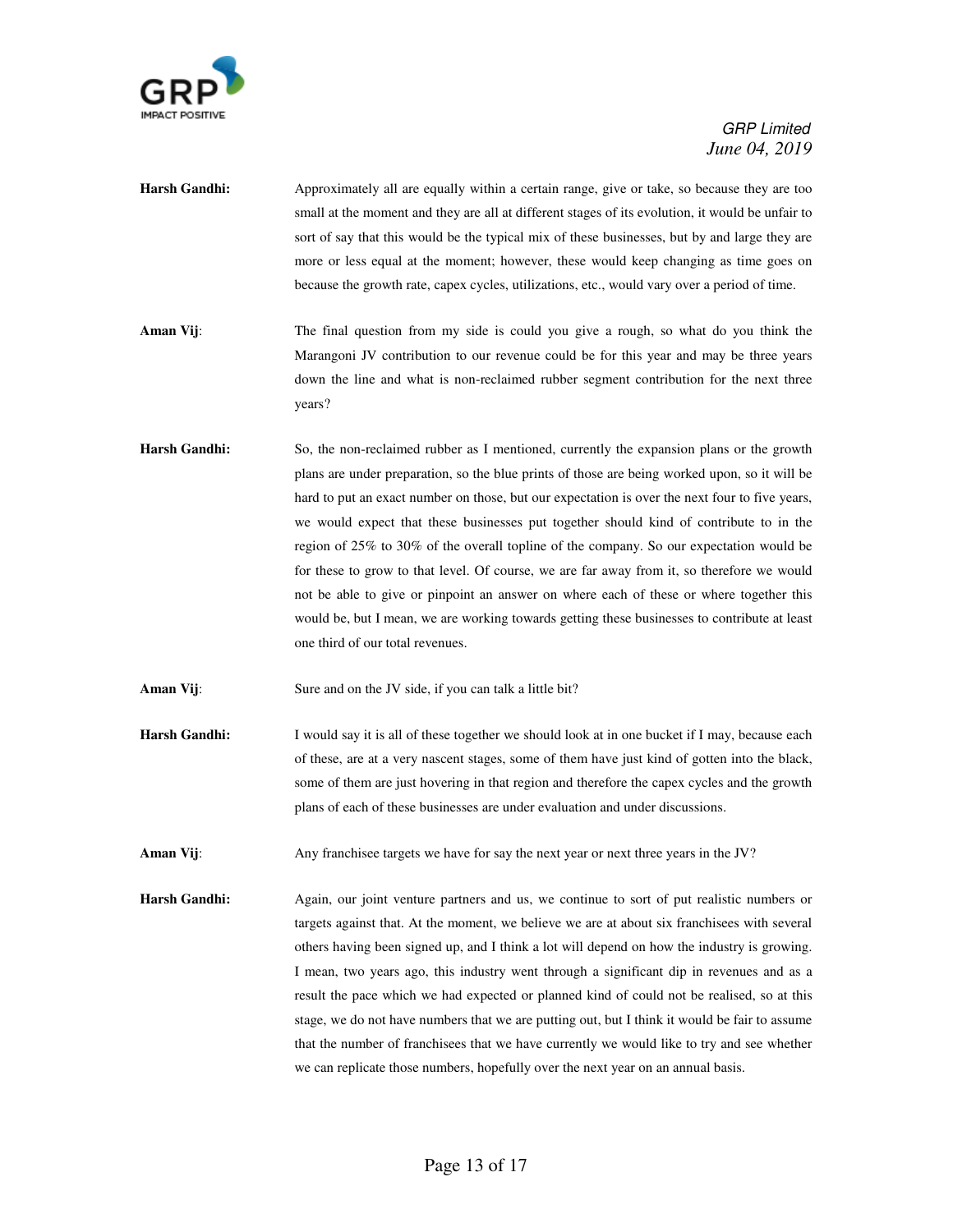

| Aman Vij:            | Thank you.                                                                                                                                                                                                                                                                                                                                                                                                                                                                                                                           |
|----------------------|--------------------------------------------------------------------------------------------------------------------------------------------------------------------------------------------------------------------------------------------------------------------------------------------------------------------------------------------------------------------------------------------------------------------------------------------------------------------------------------------------------------------------------------|
| <b>Moderator:</b>    | Thank you very much. The next question is from the line of Priyanka Singh from Atidan<br>Securities. Please go ahead.                                                                                                                                                                                                                                                                                                                                                                                                                |
| Priyanka Singh:      | Good evening Sir. I have two questions; the first one is related to the balance sheet. Sir,<br>what is your working capital days in terms of debtors, inventories, creditor days?                                                                                                                                                                                                                                                                                                                                                    |
| <b>Harsh Gandhi:</b> | The debtor days currently are at about 60 days, so more or less remains unchanged over the<br>last several years. Inventory days I would say both the combination of the raw material as<br>well as finished goods together is in the region of about 70 days. Creditor days are about 40,<br>again very similar to the previous years; the total working capital cycle is at about 95 days.                                                                                                                                         |
| Priyanka Singh:      | Sir, any change we are expecting for the next year?                                                                                                                                                                                                                                                                                                                                                                                                                                                                                  |
| <b>Harsh Gandhi:</b> | If you have noticed this has already been a reduction over the previous two years where we<br>were at about 120 plus days of total working capital cycle. In FY2019 this has come down<br>to 95 days and of course attempts have been made to bring this down further.                                                                                                                                                                                                                                                               |
| Priyanka Singh:      | One more question on the industry itself so what steps are being taken by the government to<br>eliminate this end-of-life tyre problem and if implemented how it will help out?                                                                                                                                                                                                                                                                                                                                                      |
| <b>Harsh Gandhi:</b> | Of course any intervention that government does bring into the recycling or the end-of-life<br>industry will certainly help us because it will make the industry a lot more organised and<br>there will be obviously increasing pressure for producers to look at this more aggressively<br>than they have in the past. Having said that at the moment while the government is working<br>towards creating a policy, there is no policy which has been announced yet, so most of it is<br>at the consultation and/or drafting stage. |
| Priyanka Singh:      | That was helpful. Thank you.                                                                                                                                                                                                                                                                                                                                                                                                                                                                                                         |
| <b>Moderator:</b>    | Thank you. The next question is from the line of Jinal Seth from MultiAct Asset<br>Management. Please go ahead.                                                                                                                                                                                                                                                                                                                                                                                                                      |
| <b>Jinal Seth:</b>   | Thanks for taking my question again. Just wanted to check what do you believe that over<br>the next three to five years the non-reclaimed business as a percentage of the business could<br>tilt towards because today reclaimed is 93%, so how do you see that shift changing?                                                                                                                                                                                                                                                      |
| <b>Harsh Gandhi:</b> | I mentioned in an earlier question that our expectation is that we wanted to try and get to in<br>the region of $30\%$ , I mean, whether or not it happens is something that we are working hard                                                                                                                                                                                                                                                                                                                                     |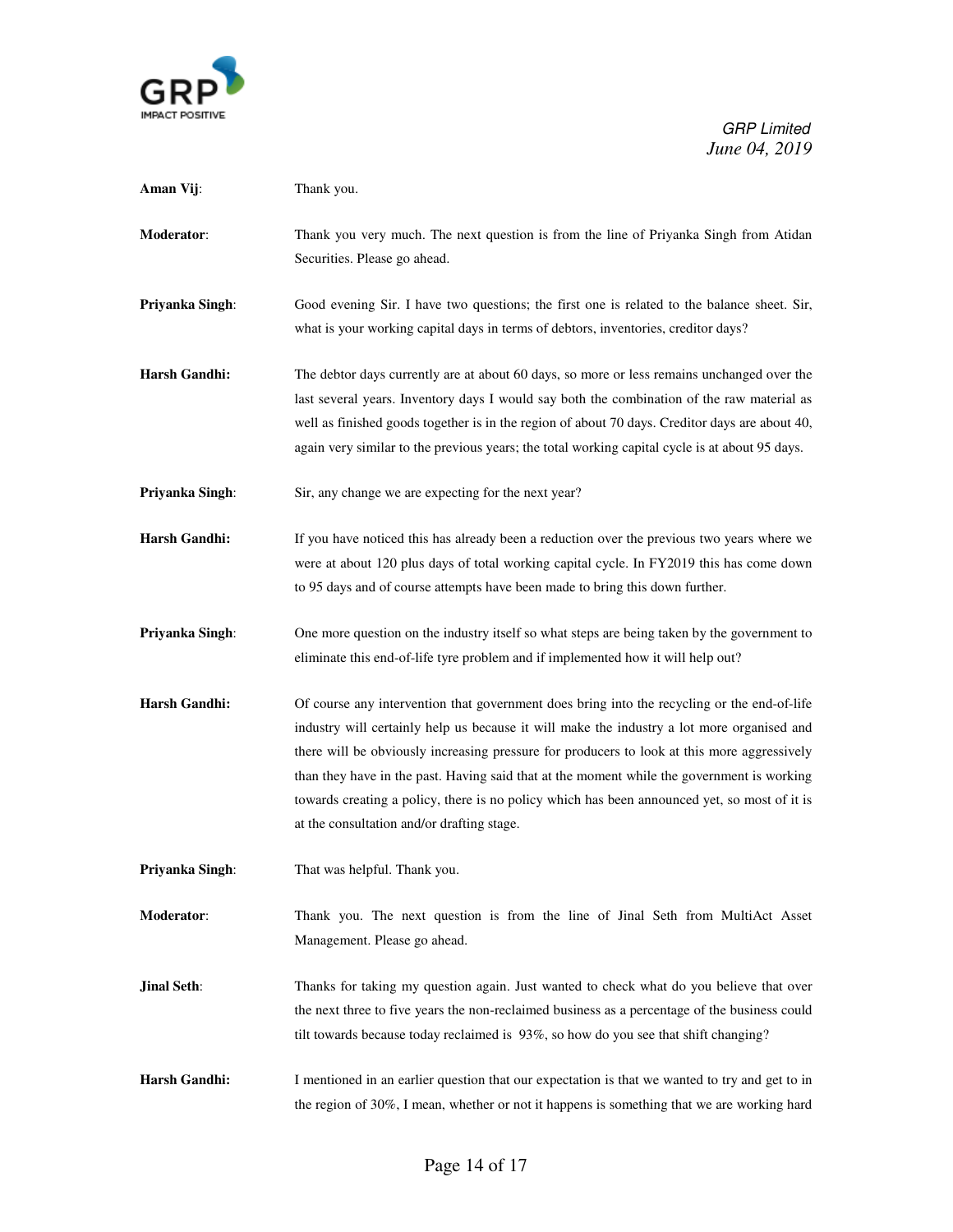

at, but yes, we are expecting over the next four to five years for that number to be closer to the one-third.

**Jinal Seth**: Sorry, if you repeated this, but your margins on that piece of the business would it be better than the reclaimed rubber side?

- **Harsh Gandhi:** I think all of these have their own cycles. I mean someone asked the question as to why reclaimed rubber margins are depressed at the moment, and I believe margins are a function of cyclality so I mean, I can say at the moment all the other non-reclaimed businesses have a higher EBITDA margins than the reclaimed rubber business but depending on how polymer prices and some of those businesses the substitutes that they are competing against which is concrete and wood will determine how those margins are likely to be, so at the moment I can comment that those have a higher EBITDA and higher margins than reclaim, but in the future it is tough to be able to predict.
- **Jinal Seth**: Lastly just to get a further understanding, if I look at natural rubber prices since 2010-2011 we have seen a massive bear cycle so could that also have an impact on obviously because the way you explained it that that the substitute between virgin and natural so obviously with these prices coming down that would have an impact on our business?
- **Harsh Gandhi:** Yes, I mean, if the prices fall, it would certainly have an impact on the reclaimed rubber business, yes.

**Jinal Seth:** Thanks a lot, Harsh.

**Moderator**: Thank you. The next question is from the line of Ankit Agrawal from ARC Capital Limited. Please go ahead.

**Ankit Agrawal**: Thanks for the opportunity. I have a couple of questions; the first one being about the crude oil price, Sir, I just wanted to understand that how does crude oil price movement effect our business?

- **Harsh Gandhi:** Crude oil is the input or rather basically to put it differently the synthetic rubbers that I talked about are derivatives of styrene and butadiene, those are both oil derivatives, so to that extent prices of oil and/or naphtha have a bearing on butadiene and/or styrene prices and therefore on virgin rubber prices.
- **Ankit Agrawal**: Thanks for that. I have another question from an operational point of view. What advantages does the tyre company get by using reclaimed rubber instead of natural or synthetic rubber?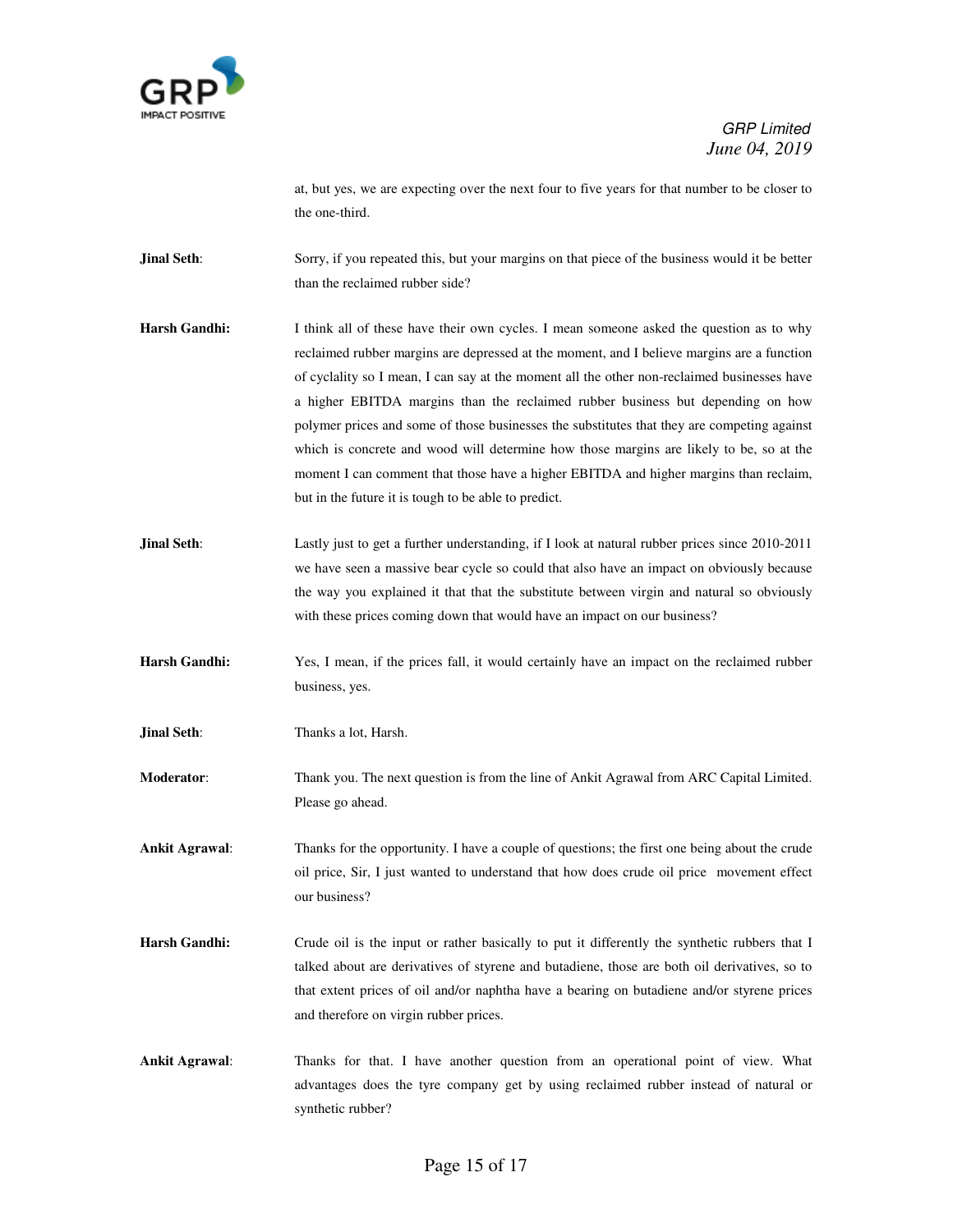

- **Harsh Gandhi:** Two or three benefits, one is in economic benefit. I mean you are able to replace reclaimed rubber, which has 50% rubber and 50% other ingredients at a price, which is less than half of the price of the natural rubber, or synthetic rubber. So therefore that is a fairly significant advantage. Second is that the process front, reclaimed rubber acts as an additive and therefore improves process ability for the tyre manufacturer or rubber compounder, which means their processing times, process safety improves and therefore that also adds to economic benefit. Having said that I want to sort of make a disclaimer that we do not recommend and we do not claim that reclaimed rubber can substitute 100% of the natural or the synthetic rubbers, depending on the end products that it is being used, the percentage of substitution is a balance between the properties or the end performance that the product is seeking, and therefore price is not the only consideration for people to use reclaimed rubber.
- **Ankit Agrawal**: So in terms of safety both are same?
- **Harsh Gandhi:** So again as I said, when used in a certain ratio and as a certain percentage reclaimed rubber does not deteriorate the quality of the end product, but if you use it beyond a certain percentage and I cannot comment on what that percentage is, it would have a negative impact on safety of the products, so yes therefore there is a fine balance on what is the percentage that can be used in different applications and in different formulations.
- **Ankit Agrawal**: Thanks a lot. That is it from me.
- **Moderator**: Thank you. The next question is from the line of Anirudh Jain from Investore. Please go ahead.
- **Anirudh Jain:** I am asking which segment of auto industry the demand is higher for a reclaimed products or reclaimed rubber and if you could share the bifurcation between the segments?
- Harsh Gandhi: So do you mean outside of the tyre industry because tyre?
- **Anirudh Jain**: Let us say in terms of passenger vehicle, commercial vehicle, two-wheeler, three-wheeler something like this?
- **Harsh Gandhi:** A) We are not privy to entirely the information that the tyre companies what is the percentage of reclaimed that goes into the different tyre segments. Having said that, very briefly from what we understand based on consumption lower the speed of the tyre, higher is the percentage of reclaim. I mean, I can just qualify that without going into specifics because then that is you know the tyre industry.